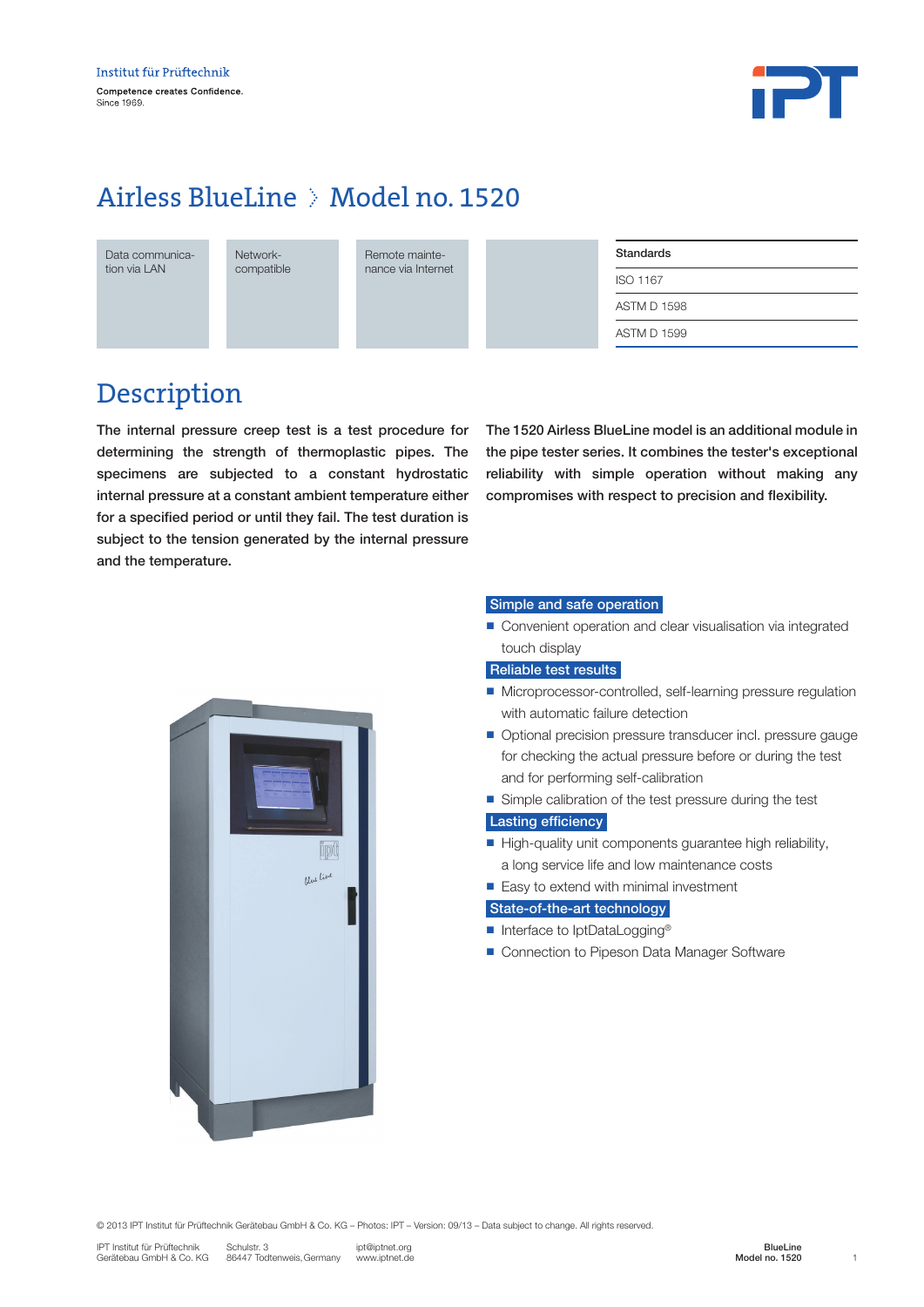

### Basic cabinets

|                                                                                                                                                                                                                                                                                     | V1520-0029                                      | V1520-0025     | V1520-0027                                   |  |  |
|-------------------------------------------------------------------------------------------------------------------------------------------------------------------------------------------------------------------------------------------------------------------------------------|-------------------------------------------------|----------------|----------------------------------------------|--|--|
| Pressure range up to<br>bar                                                                                                                                                                                                                                                         | 100                                             | 100            | 200                                          |  |  |
| Integrated high-pressure pump                                                                                                                                                                                                                                                       |                                                 | $\bullet$      | $\bullet$                                    |  |  |
| l/min<br>Pump capacity                                                                                                                                                                                                                                                              | $\ensuremath{\mathsf{3}}$                       | 6              | 6                                            |  |  |
| Second system pressure                                                                                                                                                                                                                                                              |                                                 | ÷              | $\bullet$                                    |  |  |
| Stainless steel pressure reservoir                                                                                                                                                                                                                                                  | 0                                               | $\bullet$      | С                                            |  |  |
| Max. number of modules in cabinet                                                                                                                                                                                                                                                   | $\overline{4}$                                  | $\overline{4}$ | $\overline{4}$                               |  |  |
| Max. number of stations in cabinet                                                                                                                                                                                                                                                  | 20                                              | 20             | 20                                           |  |  |
| Precision pressure gauge                                                                                                                                                                                                                                                            | $\circ$                                         | $\circ$        | $\bigcirc$                                   |  |  |
| Integrated control unit via 12.1" touch-screen                                                                                                                                                                                                                                      | $\circ$                                         | $\circ$        | $\circ$                                      |  |  |
| External control unit (PC)                                                                                                                                                                                                                                                          | $\circ$                                         | $\circ$        | $\circ$                                      |  |  |
| Operation via IptDataLogging®                                                                                                                                                                                                                                                       | $\circ$                                         | $\circ$        | $\circ$                                      |  |  |
| Compatibility with IptDataLogging®                                                                                                                                                                                                                                                  | From version 4.x                                |                |                                              |  |  |
| Data interface to internal programs                                                                                                                                                                                                                                                 | Fast Ethernet (10/100 Mbit)                     |                |                                              |  |  |
| CE conformity                                                                                                                                                                                                                                                                       | ●                                               |                |                                              |  |  |
| Width<br>mm                                                                                                                                                                                                                                                                         | 720                                             | 720            | 720                                          |  |  |
| Depth<br>mm                                                                                                                                                                                                                                                                         | 830                                             | 830            | 830                                          |  |  |
| Height<br>mm                                                                                                                                                                                                                                                                        | 1770                                            | 1770           | 1770                                         |  |  |
| Weight (with 20 stations)<br>kg                                                                                                                                                                                                                                                     | 230                                             | 230            | 230                                          |  |  |
| Voltage data                                                                                                                                                                                                                                                                        | 230/400 V, 50/60 Hz (other voltages on request) |                |                                              |  |  |
| available/optional<br>eligible<br>- not available<br>included<br>$\circ$<br>$\Box$                                                                                                                                                                                                  |                                                 |                |                                              |  |  |
| @ 2013 IPT Institut für Prüftechnik Gerätebau GmbH & Co. KG - Photos: IPT - Version: 09/13 - Data subject to change. All rights reserved.<br>IPT Institut für Prüftechnik<br>Schulstr. 3<br>ipt@iptnet.org<br>86447 Todtenweis, Germany<br>Gerätebau GmbH & Co. KG<br>www.iptnet.de |                                                 |                | BlueLine<br>Model no. 1520<br>$\overline{c}$ |  |  |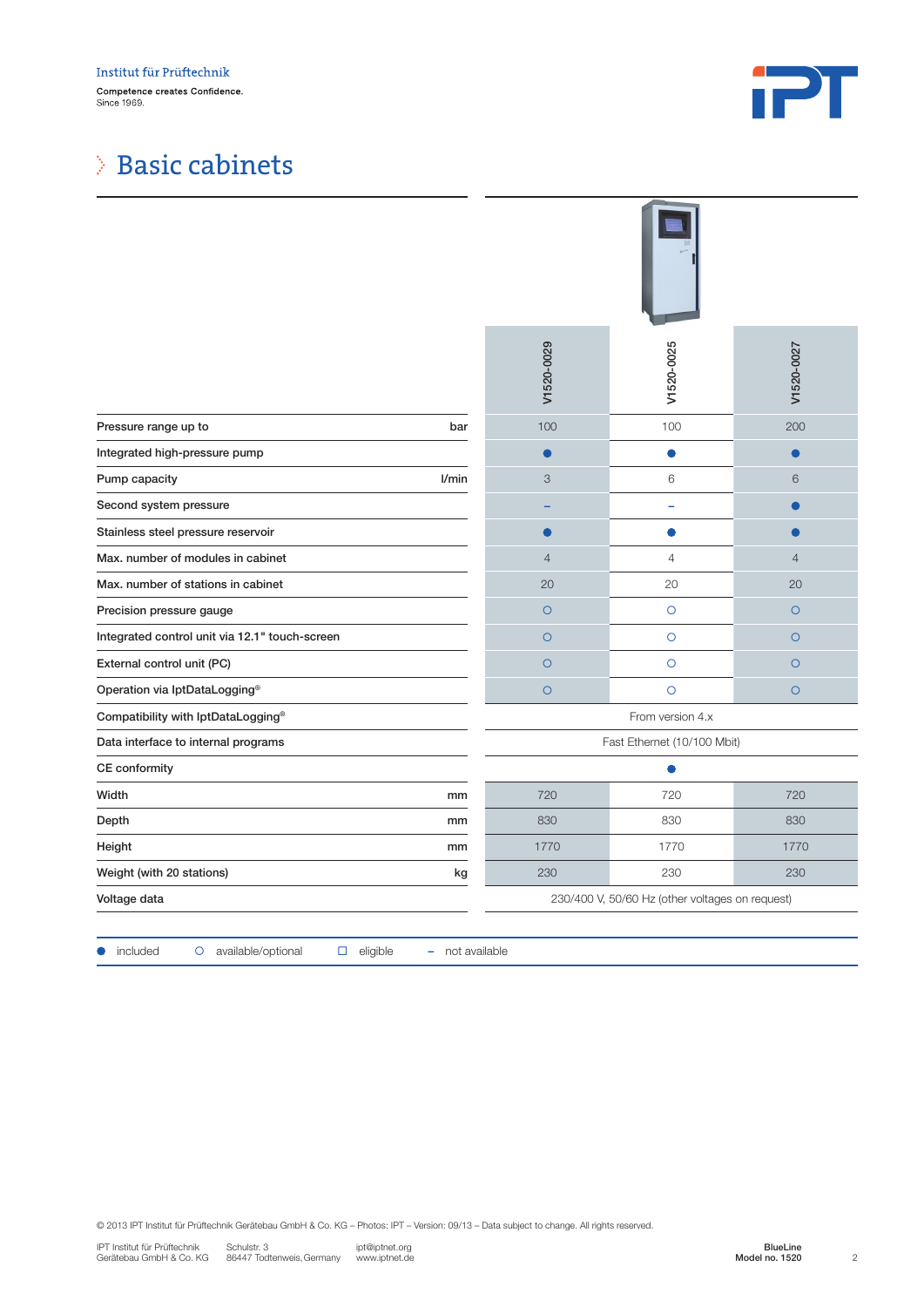

### Modules

|                                                                                      |            | <b>Burst tests</b> |            |                          |            |              |
|--------------------------------------------------------------------------------------|------------|--------------------|------------|--------------------------|------------|--------------|
|                                                                                      |            |                    |            |                          |            |              |
|                                                                                      | V1675-0051 | V1675-0052         | V1675-0061 | V1675-0062               | V1675-0064 | V1672-0011   |
| Pressure range up to<br>bar                                                          | 60         | 100                | 60         | 100                      | 160        | 200          |
| Number of stations                                                                   | 5          | 5                  | $\sqrt{5}$ | 5                        | $\sqrt{5}$ | $\mathbf{1}$ |
| <b>Extension station</b>                                                             |            | ÷                  |            | ÷                        |            | $\circ$      |
| Pressure regulation via microprocessor<br>controller                                 | $\bullet$  |                    | $\bullet$  | $\bullet$                | ●          | œ            |
| Regulated pressure increase (linear)                                                 |            | -                  |            | ÷                        |            | $\bullet$    |
| Regulated pressure stages (linear)                                                   |            | -                  |            | ÷                        |            |              |
| SensLine connection                                                                  |            | L.                 | ●          | $\bullet$                | ●          | ●            |
| 10-bar pressure transducer                                                           | $\Box$     | $\Box$             | □          | $\Box$                   |            | ۳            |
| 16-bar pressure transducer                                                           | $\Box$     | $\Box$             | □          | $\Box$                   |            |              |
| 25-bar pressure transducer                                                           | $\Box$     | $\Box$             | $\Box$     | $\Box$                   |            | -            |
| 40-bar pressure transducer                                                           | $\Box$     | $\Box$             | □          | $\Box$                   |            | ÷            |
| 60-bar pressure transducer                                                           | $\Box$     | $\Box$             | $\Box$     | $\Box$                   | $\Box$     | $\Box$       |
| 100-bar pressure transducer                                                          |            | $\Box$             | ۰          | $\Box$                   | □          | $\Box$       |
| 160-bar pressure transducer                                                          |            | ÷                  |            | $\equiv$                 | $\Box$     | $\Box$       |
| 250-bar pressure transducer                                                          |            | -                  |            | $\overline{\phantom{0}}$ | $\Box$     | $\Box$       |
| Accuracy class for pressure transducer<br>0.50% of full scale of pressure transducer |            |                    |            |                          |            |              |
|                                                                                      |            |                    |            |                          |            |              |
| O<br>$\Box$<br>included<br>available/optional<br>$\circ$<br>$\bullet$                |            | $\Box$ eligible    |            | - not available          |            |              |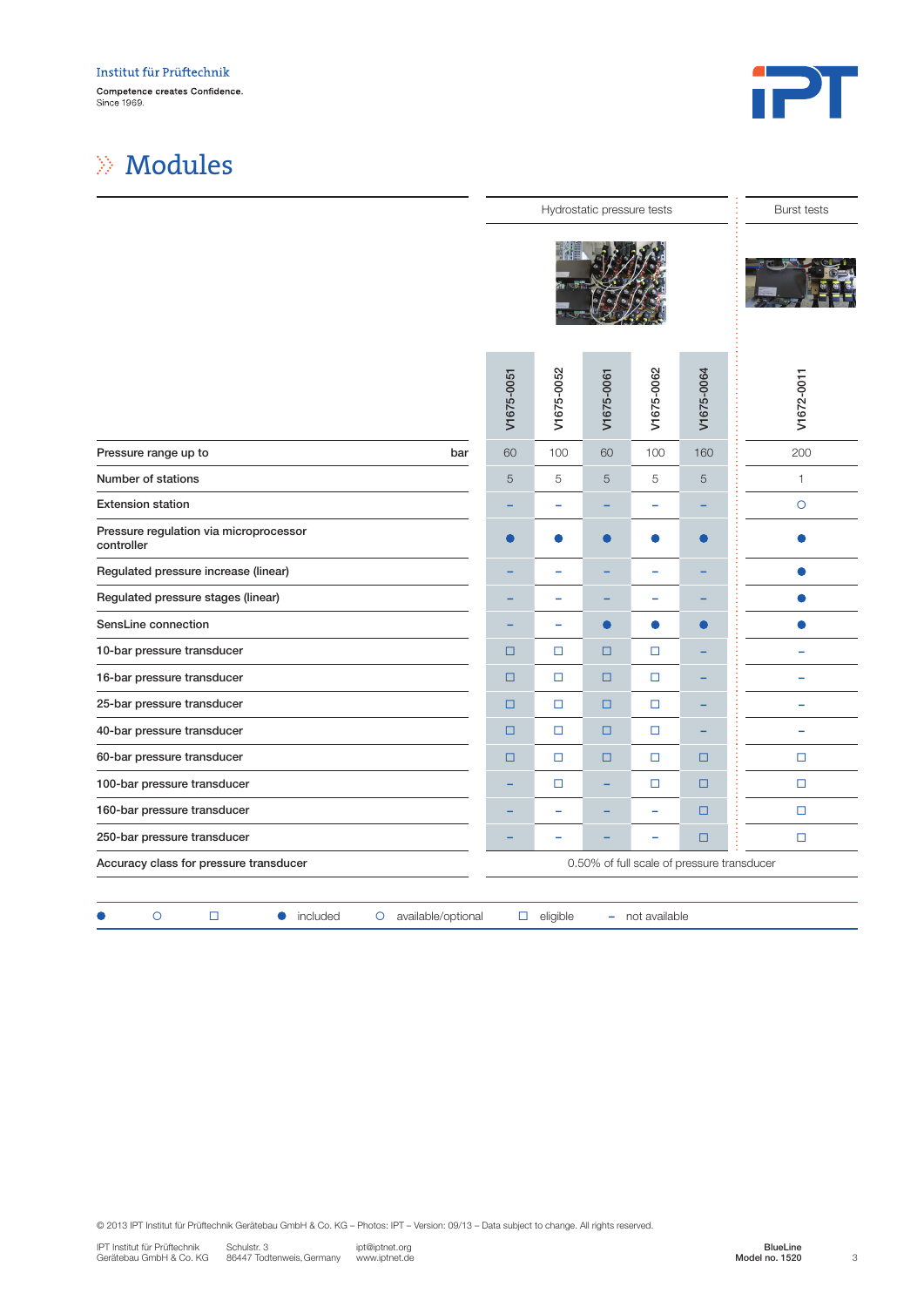

 $\overline{\phantom{0}}$  $\overline{\phantom{0}}$ 

# $\gg$  Precision pressure gauges

|                                                                                      | $\circ$<br>V1578-0008<br>with<br>V1156-0023 |
|--------------------------------------------------------------------------------------|---------------------------------------------|
| Pressure range up to<br>bar                                                          | 160                                         |
| 25-bar pressure transducer                                                           | $\Box$                                      |
| 40-bar pressure transducer                                                           | $\Box$                                      |
| 60-bar pressure transducer                                                           | П                                           |
| 100-bar pressure transducer                                                          | $\Box$                                      |
| 160-bar pressure transducer                                                          | $\Box$                                      |
| 250-bar pressure transducer                                                          | $\Box$                                      |
| Accuracy class for pressure transducer                                               | 0.10 % of full scale of pressure transducer |
| $\circ$<br>$\Box$<br>included<br>available/optional<br>eligible<br>$\circ$<br>□<br>۰ | not available                               |